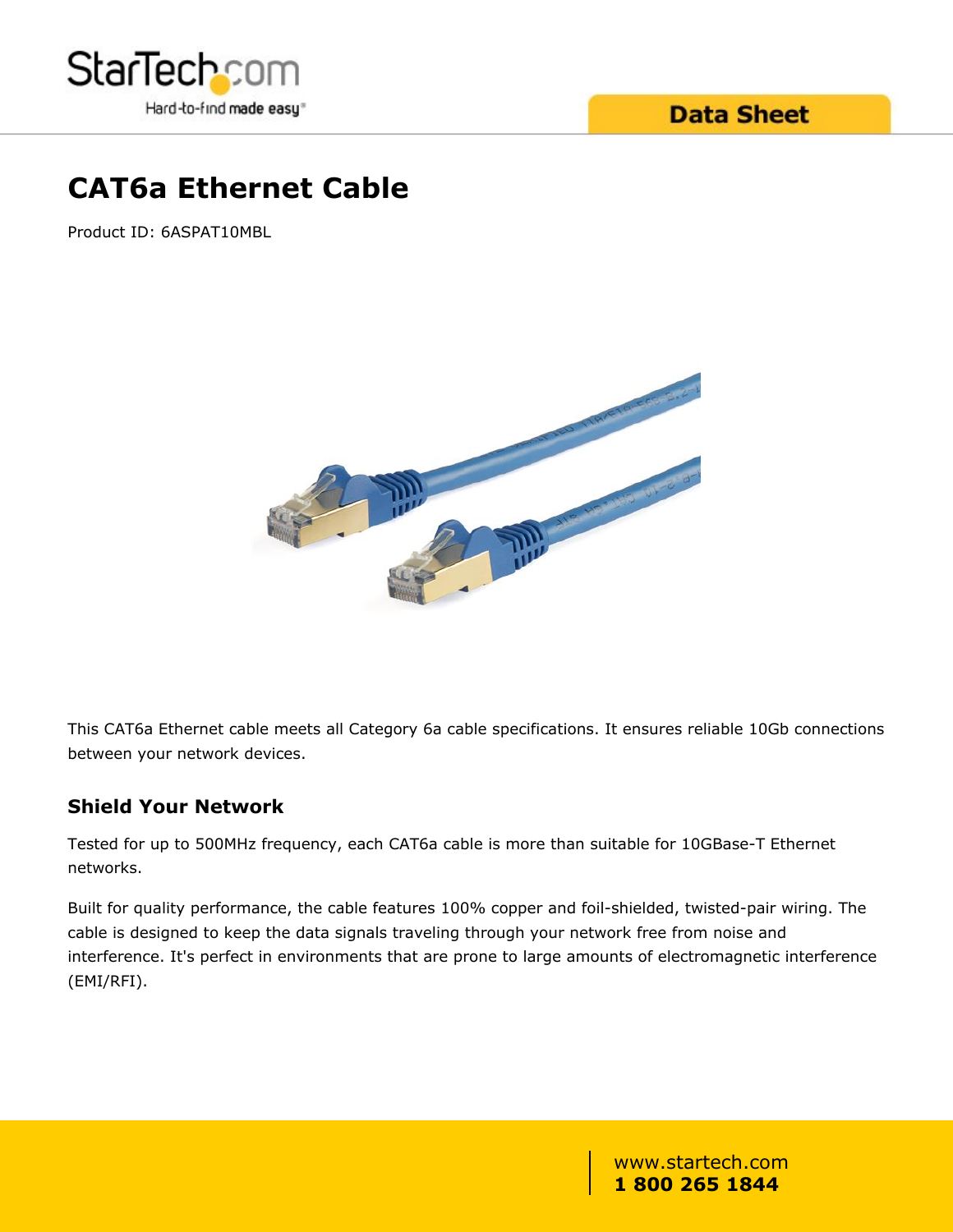

#### **Protect Your Equipment**

This CAT6a patch cable is built using 100% copper wire and is tested to comply with ANSI/TIA 568 C.2 Category 6a requirements. We don't use copper-clad aluminum (CCA) wire which is subject to problems like weak power delivery, heat buildup, equipment damage and possibly fire.

The 50-micron gold connectors deliver optimum conductivity and eliminate signal loss due to oxidation or corrosion.

#### **Easily Install Your Network Cables**

For trouble-free cable runs, this durable cable features snagless connectors that protect the RJ45 clips during installation, making them less likely to snag or break.

The CAT6a Ethernet cable also features moulded boots which offer strain relief by stopping the RJ45 connectors from bending at sharp angles. This reduces the risk of cable damage, which could decrease network connectivity and performance.

6ASPAT10MBL is backed by StarTech.com's lifetime warranty for guaranteed reliability.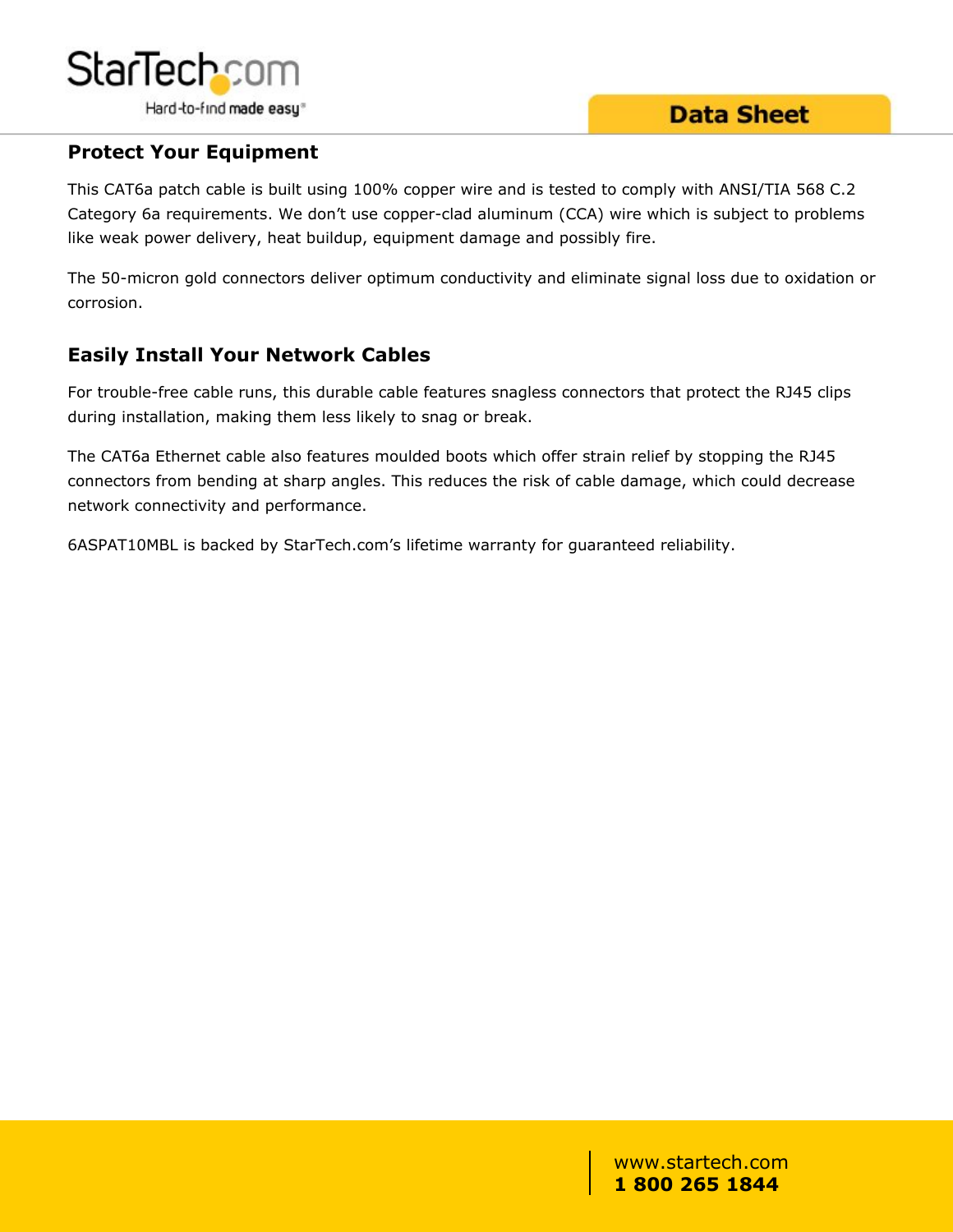

#### **Certifications, Reports and Compatibility**





 $\overline{\mathsf{c}\mathsf{\epsilon}}$ 

#### **Applications**

- Connect PoE-enabled devices to 10Gb networks
- Connect servers to a Storage Area Network (SAN)
- Deliver data, voice and video over 10 Gigabit networks
- Connect between computers, hubs, routers and patch panels

#### **Features**

- Shield your data against noise and EMI/RFI interference using this CAT6a Ethernet cable
- Supports 10GBase-T Ethernet networks
- Protect your network and equipment with 100% copper wire CAT6a cables
- Each patch cable is tested to comply with ANSI/TIA 568 C.2 CAT6a requirements
- RJ45 connector-clip protectors eliminate cable snags and breaks during installation